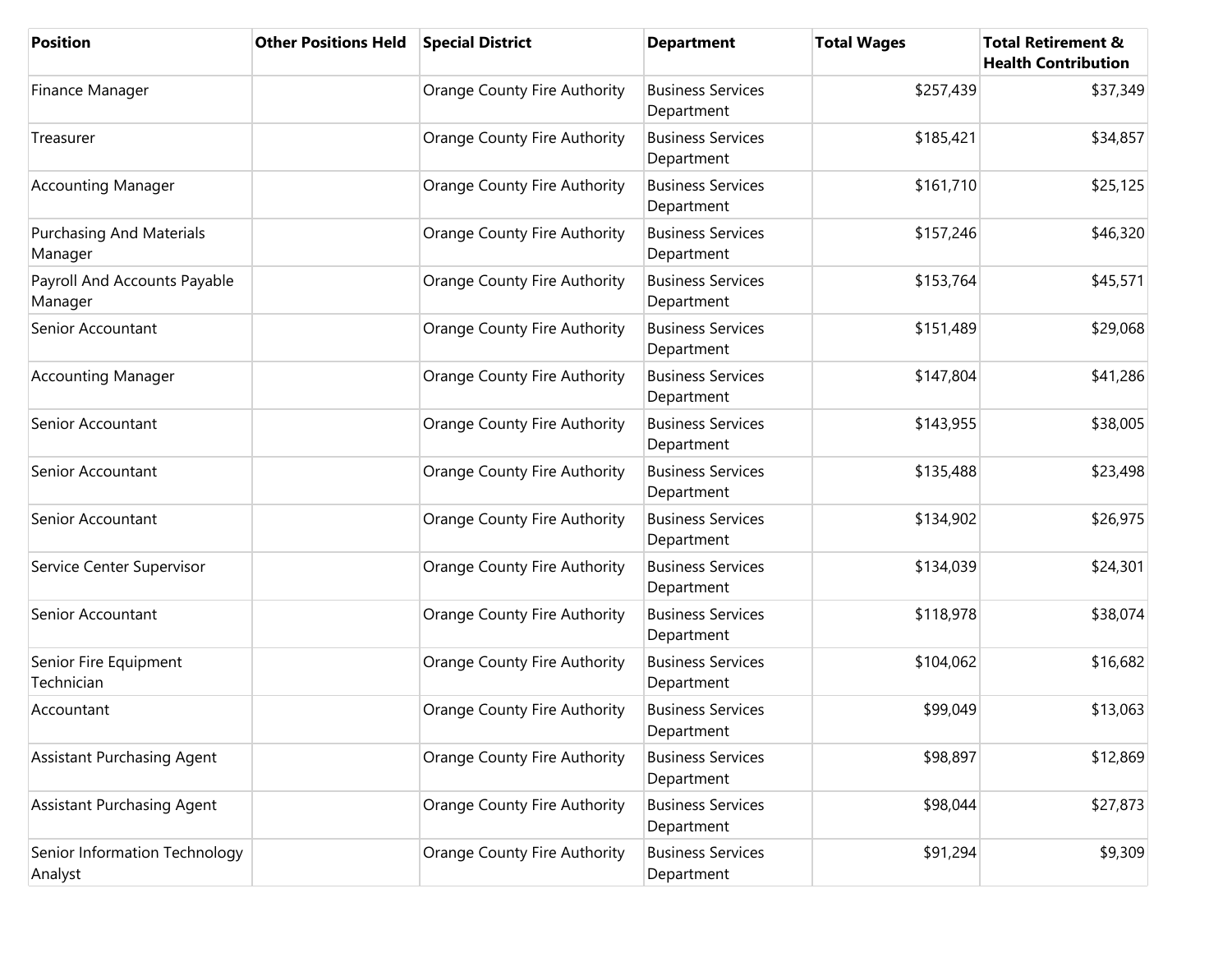| <b>Assistant Treasurer</b>              | Orange County Fire Authority | <b>Business Services</b><br>Department | \$90,130 | \$9,326  |
|-----------------------------------------|------------------------------|----------------------------------------|----------|----------|
| Accountant                              | Orange County Fire Authority | <b>Business Services</b><br>Department | \$89,716 | \$11,158 |
| <b>Fire Prevention Trainee</b>          | Orange County Fire Authority | <b>Business Services</b><br>Department | \$88,431 | \$26,591 |
| Service Center Lead                     | Orange County Fire Authority | <b>Business Services</b><br>Department | \$87,940 | \$21,697 |
| Accountant                              | Orange County Fire Authority | <b>Business Services</b><br>Department | \$87,457 | \$31,802 |
| Senior Accounting Support<br>Specialist | Orange County Fire Authority | <b>Business Services</b><br>Department | \$84,478 | \$16,819 |
| Senior Accounting Support<br>Specialist | Orange County Fire Authority | <b>Business Services</b><br>Department | \$80,456 | \$17,855 |
| Accountant                              | Orange County Fire Authority | <b>Business Services</b><br>Department | \$80,280 | \$7,405  |
| Accountant                              | Orange County Fire Authority | <b>Business Services</b><br>Department | \$79,893 | \$7,788  |
| <b>Fire Prevention Specialist</b>       | Orange County Fire Authority | <b>Business Services</b><br>Department | \$79,401 | \$25,629 |
| Senior Accounting Support<br>Specialist | Orange County Fire Authority | <b>Business Services</b><br>Department | \$79,001 | \$10,817 |
| Accountant                              | Orange County Fire Authority | <b>Business Services</b><br>Department | \$77,934 | \$15,361 |
| Buyer                                   | Orange County Fire Authority | <b>Business Services</b><br>Department | \$75,531 | \$17,487 |
| Senior Accounting Support<br>Specialist | Orange County Fire Authority | <b>Business Services</b><br>Department | \$73,843 | \$19,658 |
| Senior Accounting Support<br>Specialist | Orange County Fire Authority | <b>Business Services</b><br>Department | \$72,290 | \$17,721 |
| Senior Accounting Support<br>Specialist | Orange County Fire Authority | <b>Business Services</b><br>Department | \$71,831 | \$7,018  |
| <b>Fire Prevention Specialist</b>       | Orange County Fire Authority | <b>Business Services</b><br>Department | \$71,534 | \$24,826 |
| Management Assistant                    | Orange County Fire Authority | <b>Business Services</b><br>Department | \$68,985 | \$19,653 |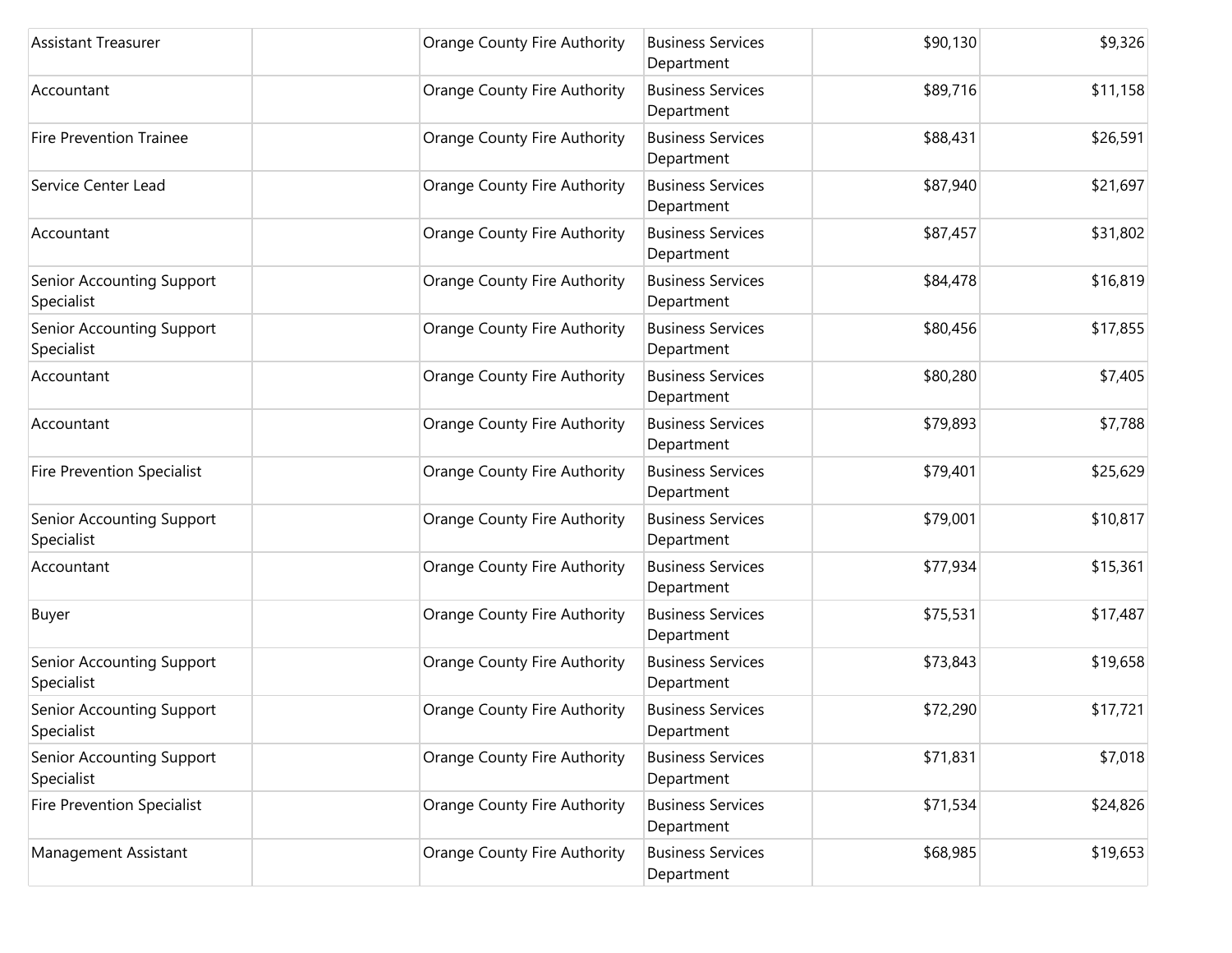| Senior Accounting Support<br>Specialist | <b>Orange County Fire Authority</b> | <b>Business Services</b><br>Department | \$68,441 | \$19,848 |
|-----------------------------------------|-------------------------------------|----------------------------------------|----------|----------|
| Senior Accounting Support<br>Specialist | Orange County Fire Authority        | <b>Business Services</b><br>Department | \$63,704 | \$28,235 |
| Senior Accounting Support<br>Specialist | Orange County Fire Authority        | <b>Business Services</b><br>Department | \$61,278 | \$22,390 |
| Senior Fire Equipment<br>Technician     | Orange County Fire Authority        | <b>Business Services</b><br>Department | \$60,886 | \$23,714 |
| <b>Fire Chief</b>                       | Orange County Fire Authority        | <b>Business Services</b><br>Department | \$59,544 | \$3,151  |
| Accountant                              | Orange County Fire Authority        | <b>Business Services</b><br>Department | \$58,892 | \$22,401 |
| Fire Delivery Driver                    | Orange County Fire Authority        | <b>Business Services</b><br>Department | \$54,918 | \$26,241 |
| Fire Equipment Technician               | <b>Orange County Fire Authority</b> | <b>Business Services</b><br>Department | \$54,816 | \$4,114  |
| Office Services Specialist              | <b>Orange County Fire Authority</b> | <b>Business Services</b><br>Department | \$53,325 | \$15,258 |
| Administrative Assistant                | Orange County Fire Authority        | <b>Business Services</b><br>Department | \$51,886 | \$26,849 |
| Senior Fire Equipment<br>Technician     | Orange County Fire Authority        | <b>Business Services</b><br>Department | \$48,266 | \$17,579 |
| Fire Equipment Technician               | Orange County Fire Authority        | <b>Business Services</b><br>Department | \$48,200 | \$12,854 |
| Management Analyst                      | Orange County Fire Authority        | <b>Business Services</b><br>Department | \$46,219 | \$4,945  |
| Administrative Assistant                | Orange County Fire Authority        | <b>Business Services</b><br>Department | \$44,150 | \$12,062 |
| Fire Delivery Driver                    | Orange County Fire Authority        | <b>Business Services</b><br>Department | \$35,218 | \$13,036 |
| Fire Delivery Driver                    | Orange County Fire Authority        | <b>Business Services</b><br>Department | \$34,278 | \$13,404 |
| Senior Accounting Support<br>Specialist | Orange County Fire Authority        | <b>Business Services</b><br>Department | \$33,130 | \$9,711  |
| Fire Delivery Driver                    | <b>Orange County Fire Authority</b> | <b>Business Services</b><br>Department | \$29,575 | \$2,812  |